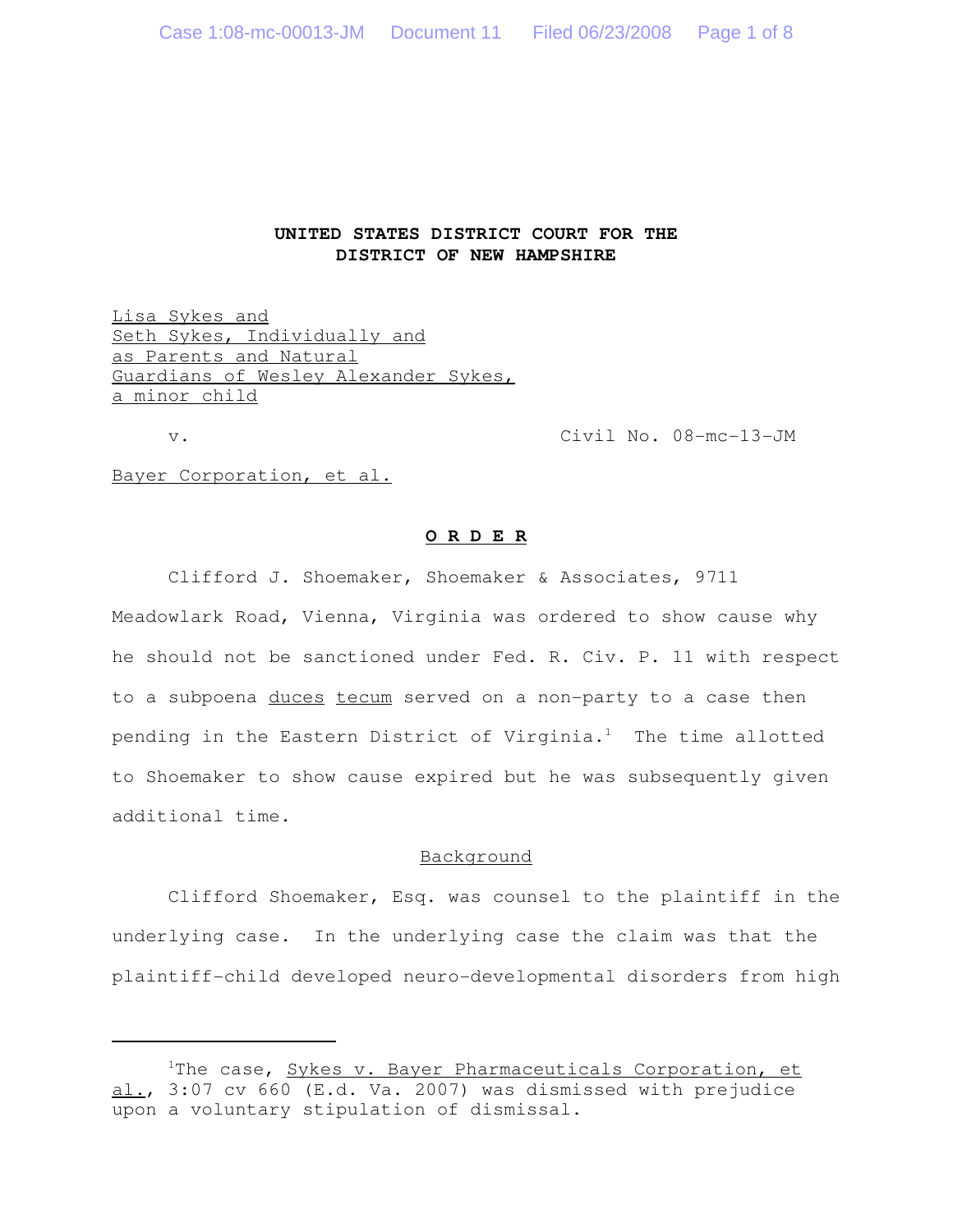mercury exposure as a result of exposure to defendant's medicine in utero. Shoemaker is a 1973 law school graduate who indicates on his website that he has focused his attention on an alleged mercury-created autism epidemic. He claims to have "tried cases in federal district courts all over the country."

Ms. Seidel was a non-party to the Sykes' suit. Ms. Seidel maintains a website, www.neurodiversity.com, on which she posts articles she and others have written about the controversy about whether mercury has or has not created an autism epidemic. Shortly after posting an article on several fees Mr. Shoemaker obtained in various Vaccine Injury Compensation Program claims, Shoemaker served Ms. Seidel with the subpoena at issue.

The subpoena, as Ms. Seidel correctly summarizes:

commands production of "all documents pertaining to the setup, financing, running, research, maintaining the website http://www.neurodiversity.com" - including but not limited to material mentioning the plaintiffs - and the names of all persons "helping, paying or facilitating in any fashion" my endeavors. The subpoena demands copies of all of my communications concerning any issue which is included on my website, including communications with representatives of the federal government, the pharmaceutical industry, advocacy groups, non-governmental organizations, political action groups, profit or non-profit entities, journals, editorial boards, scientific boards, academic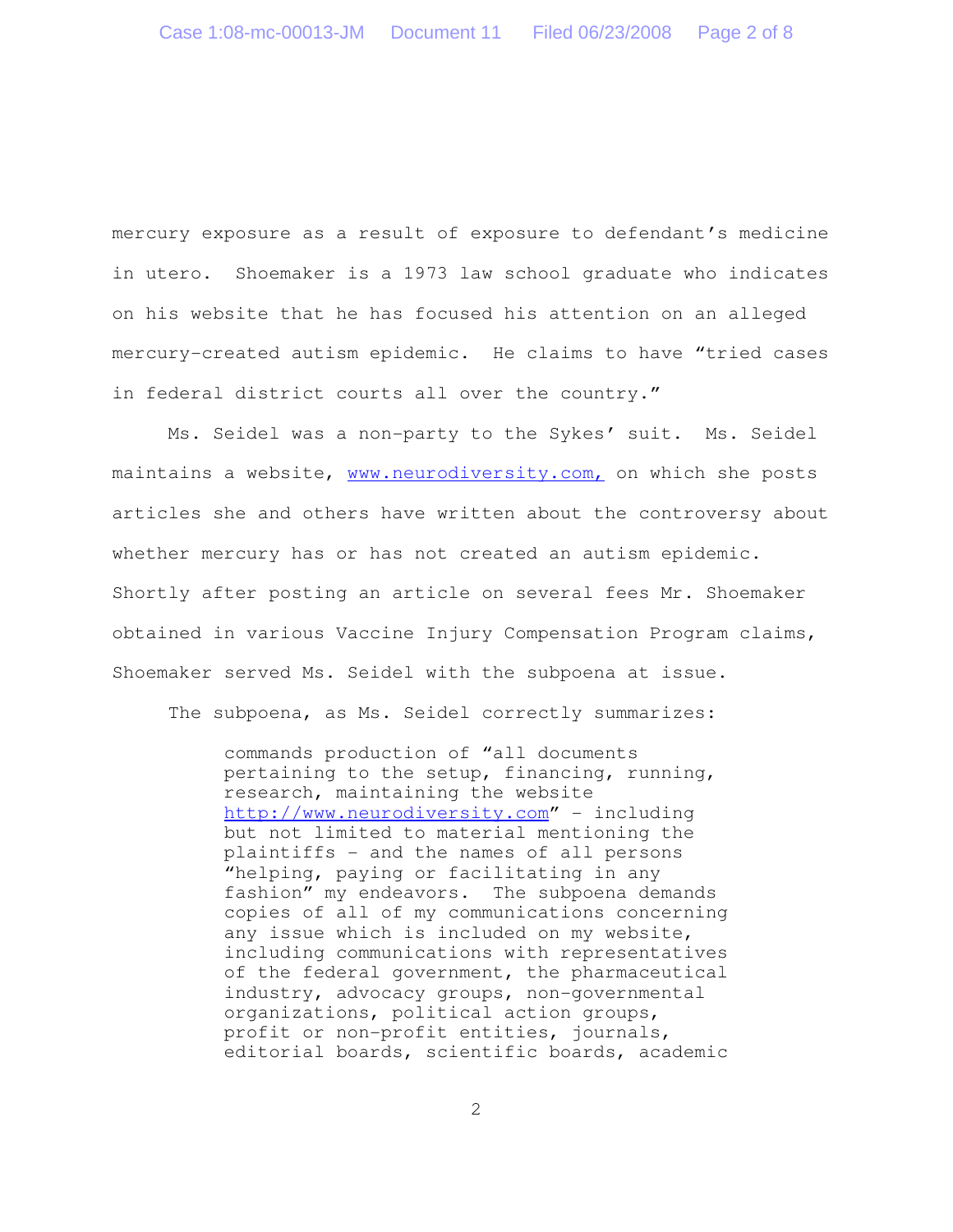boards, medical licensing boards, any "religious groups (Muslim or otherwise), or individuals with religious affiliations," and any other "concerned individuals."

The subpoena is very broad. Ms. Seidel filed a timely and wellprepared motion to quash. Shoemaker interposed no objection. The record provides no information as to whether Shoemaker provided notice of the subpoenaed deposition to counsel for defendants.

I quashed the subpoena and ordered Mr. Shoemaker to show cause why he should not be sanctioned under Fed. R. Civ. P. 11. He has responded to that Order. See Document no. 7. Ms. Seidel has responded to his response. See Document no. 10.

## Discussion

(T)he risks attendant to the misuse of the subpoena power are great . . . "Moreover, the injury resulting from attorney misuse of the subpoena power is not limited to the harm it inflicts upon the parties. Rather, misuse of the subpoena power also compromises the integrity of the court's processes." (citation omitted).

Spencer v. Steinman, 1999 WL 33957391, \*2 (E.D.Pa.). Fed. R. Civ. P. 45(a)(1) requires an attorney to take steps to avoid imposing an undue burden or expense on a subpoenaed non-party. Fed. R. Civ. P. 11(b) requires an attorney who signs or later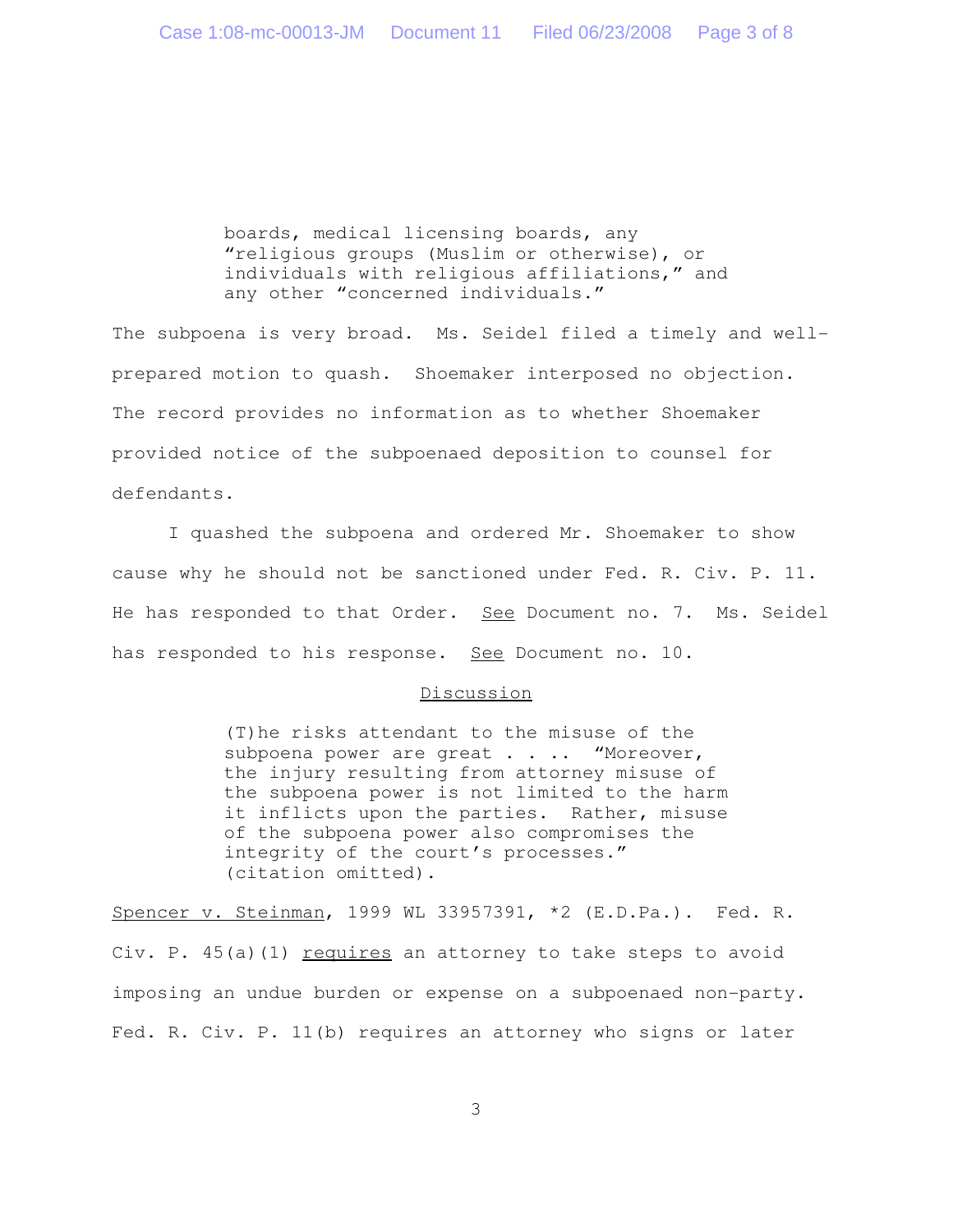advocates a court paper to refrain from presenting it for any improper purpose such as to harass.

The subpoena which I have attached to this order is breathtakingly broad. Mr. Shoemaker made no attempt to avoid imposing an undue burden or expense on Ms. Seidel. To the contrary, I find that he sought to burden her by requiring production of every scrap of paper related to autism, her web site, her tax returns, and her communications with the government. He improperly imposes a requirement to create documents, e.g., a list of "names of persons helping, paying or facilitating . . . these endeavors." The documentation sought is exhaustive.

Shoemaker seeks to justify the subpoena by allegations that Seidel is not "a mere mother of an autistic child and housewife," but a co-conspirator under 42 U.S.C. §1985 with her husband or "the defendant (Bayer) or by some organization dedicated to harassing this plaintiff (Ms. Sykes) and her witness . . . " Shoemaker's claim that Ms. Seidel was the "leader of a conspiracy to obstruct justice . . ." is unsupported by any facts. It is clear that she has openly and extensively exercised her First Amendment right to speak out on the issue. Shoemaker certainly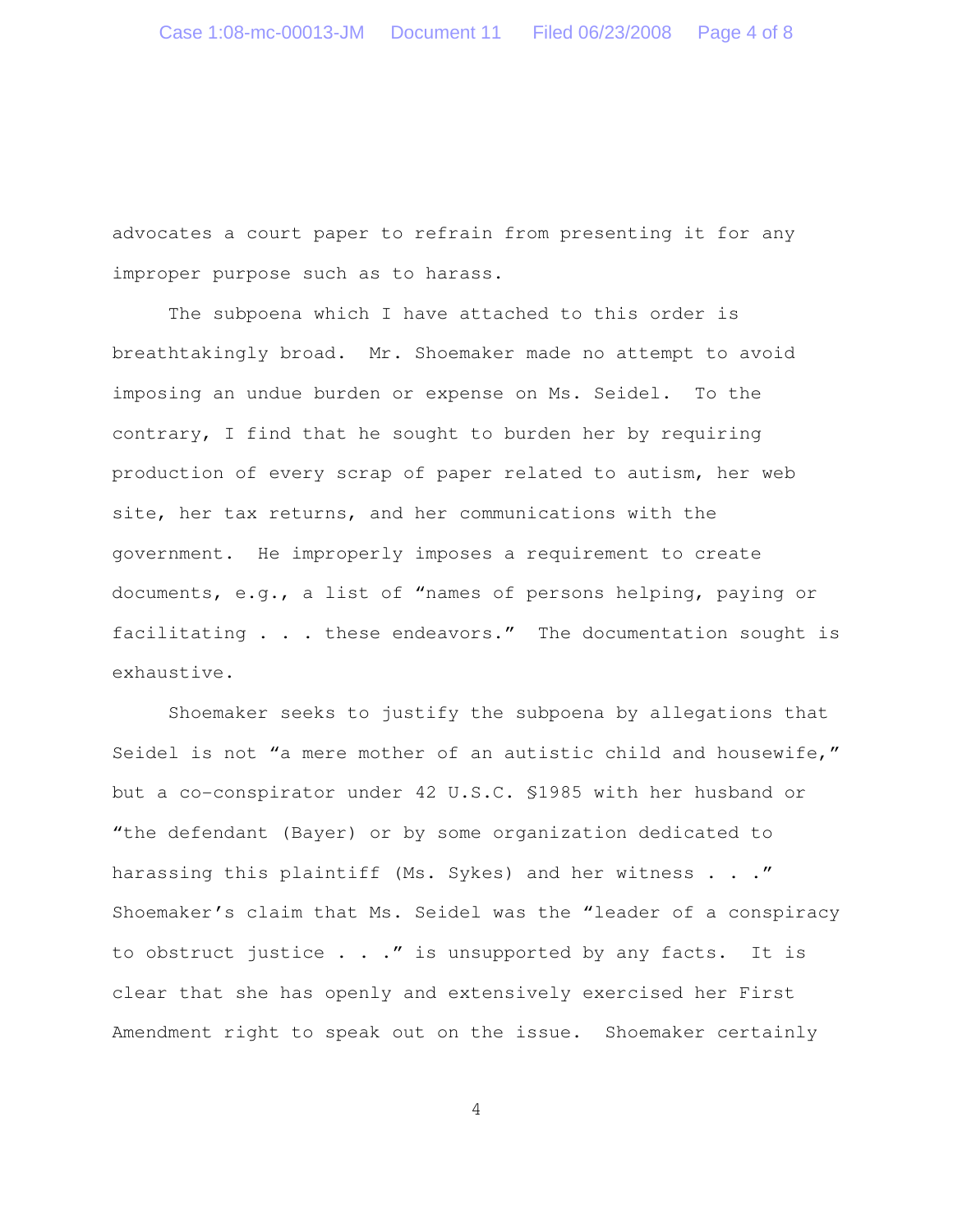has the right to disagree with her, but he has no right to misuse the process to abuse her.

Shoemaker has not offered a shred of evidence to support his speculations. He has, he says, had his suspicions aroused because she has so much information. Clearly he is unfamiliar with the extent of the information which a highly-competent librarian like Ms. Seidel can, and did, accumulate. If Shoemaker wanted to know if Ms. Seidel was in part supported by or provided information by Bayer, he could have inquired of Bayer or limited the Seidel subpoena to that information. Instead he issued the subpoena calling for production of documents and a deposition on the day before he stipulated to dismiss the underlying suit with prejudice. His failure to withdraw the subpoena when he clearly knew that suit was over is telling about his motives. His efforts to vilify and demean Ms. Seidel are unwarranted and unseemly.

Clearly the litigants are passionate about the causative issues surrounding autism. Nothing in this order is intended to indicate that this court has any view as to who is right on the autism issues. What the court does have views about is the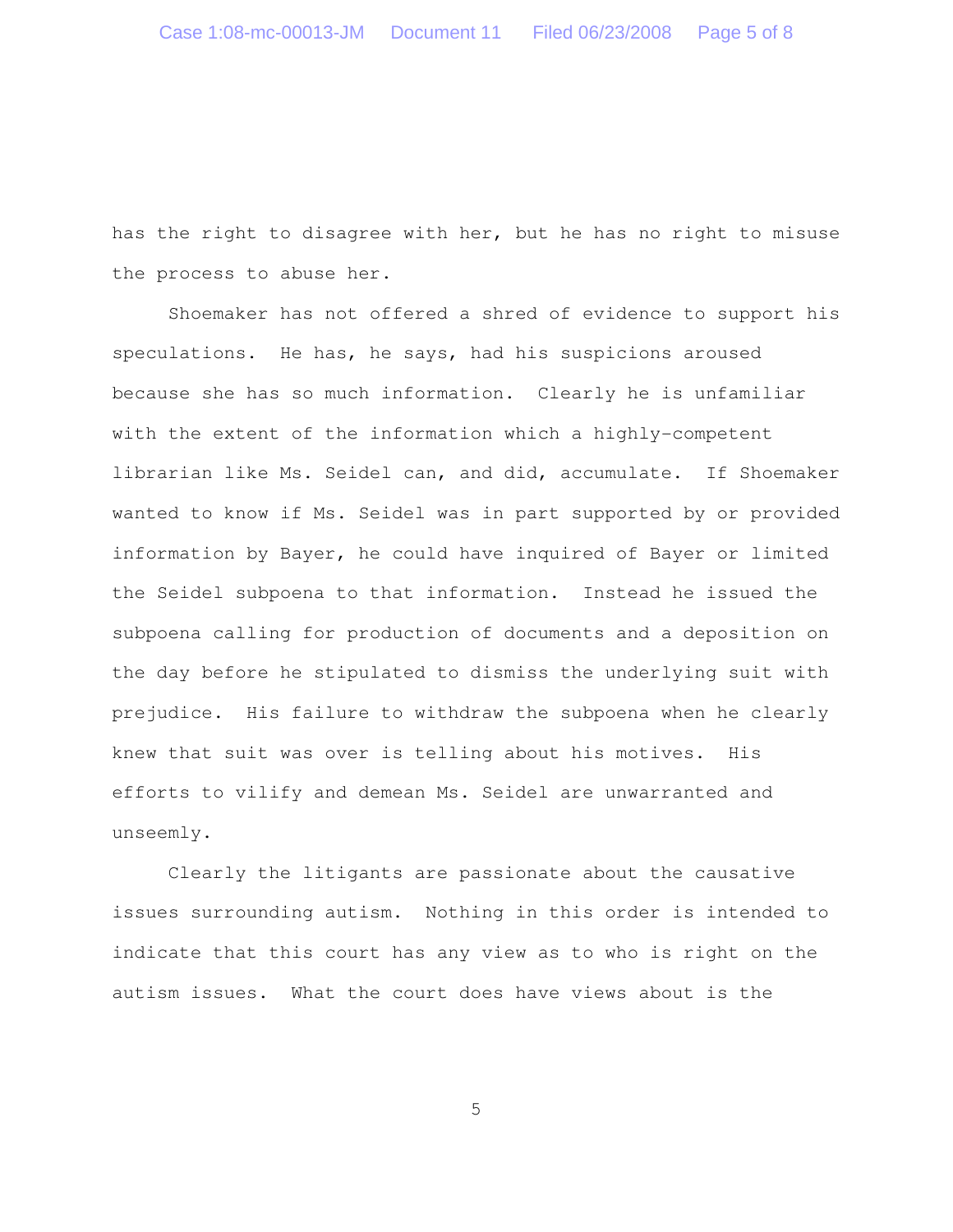impropriety of misuse of a subpoena.<sup>2</sup> Shoemaker could make an argument for discovery from Seidel to attempt to establish that his defendants improperly used her and her web site to impact witnesses in the underlying case. That might meet Rule 26's smell test. However, he has no right: (1) to serve a grossly overly broad subpoena intended to harass; (2) to go on a "fishing trip" for anything to support a new suit for defamation or for a §1985(3) conspiracy; and (3) to fail his duties under Rule  $45(c)(1)$ . Most of the documents sought have no arguable relevance to the underlying case and were not likely to lead to admissible evidence.

If Ms. Sykes or the Geiers believe they have a cause of action against Ms. Seidel, they have an avenue to pursue such a claim. What they and Shoemaker can not do is abuse the subpoena power in the Sykes v. Bayer case.

I find that Clifford Shoemaker violated Fed. R. Civ. P. 11(b)(1) and Rule  $45(c)(1)$ . The 11(b)(1) violation may also violate Virginia's Rules of Professional Conduct which provide in part:

<sup>2</sup> Shoemaker also issued a simultaneous abusive subpoena to a Massachusetts physician with views contrary to his effort.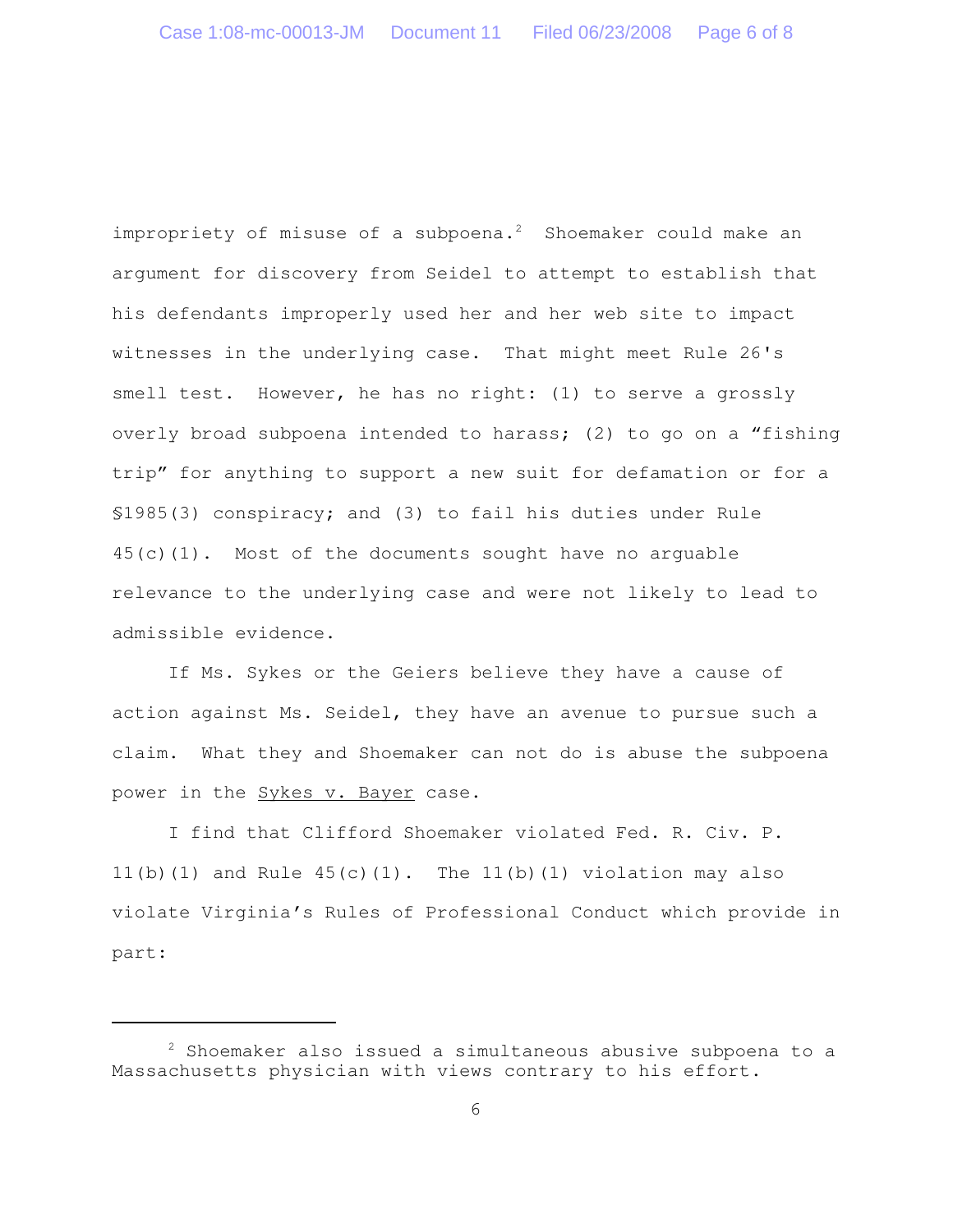(1) Preamble: A lawyer should use the law's procedures only for legitimate purposes and not to harass or intimidate others.

(2) Rule 3.1: A lawyer shall not assert or controvert an issue therein unless there is a basis for doing so which is not frivolous . . .

Comment [1]. The advocate has a duty to use legal procedure for the fullest benefit of the client's cause, but also a duty not to abuse legal procedure. (emphasis added).

Clifford J. Shoemaker's action is an abuse of legal process, a waste of judicial resources and an unnecessary waste of the time and expense to the purported deponent.

The Clerk of Court is directed to forward a certified copy of this order, the motion to quash, the show cause order, and the response of Shoemaker and Seidel to the appropriate professional conduct committee of the Virginia State Bar in order that it may be made aware of Clifford J. Shoemaker's conduct and so that those authorities may take whatever action they deem appropriate.

As a sanction from this court, Clifford J. Shoemaker is ordered to attend within three months, a continuing legal education program on ethics and on the discovery rules in the